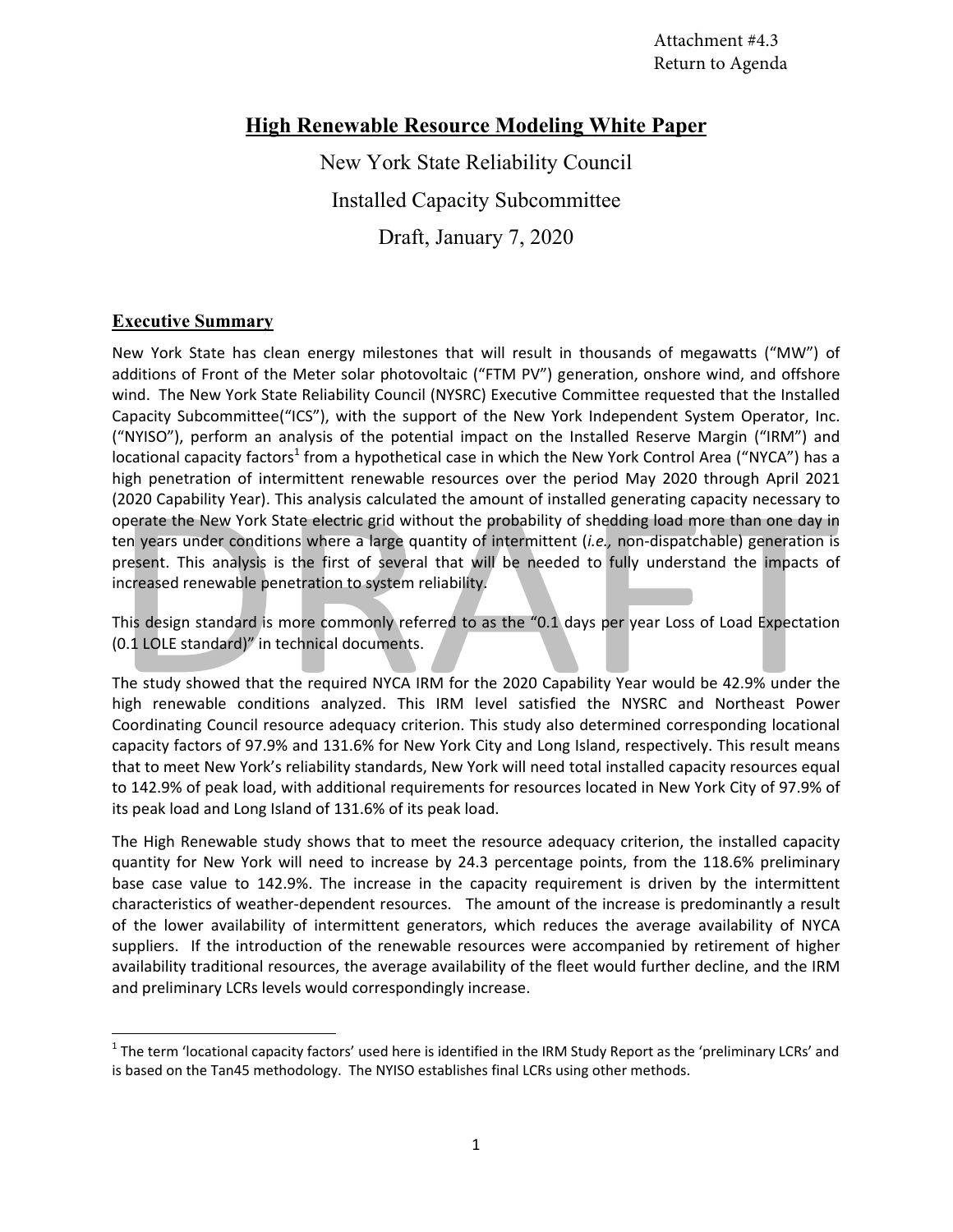### **Introduction**

New York's electricity industry is transforming rapidly, from traditional, controllable fossil fuel generation to non‐emitting, weather‐dependent intermittent resources and distributed generation. These changes are driven primarily by state policies and technological advancements. New York State law aims to serve 70% of load with energy generated from renewables by 2030. Our initial assessments of how to reliably serve electricity demand with increased renewables indicates that the primary challenge arises from the variability and intermittency of wind and FTM PV generation. As the penetration of those technologies increases, the grid will likely require more load-following capability, and possibly more fast-response and flexible resources that provide operating reserves to address expected and unexpected changes in net load. The grid will also require a substantial amount of installed reserve capacity that is available to serve load when wind and/or PV generation output is insufficient for periods that may range from hours to several days.

The daily and seasonal variability of eligible intermittent renewable resources compared to conventional resources creates challenges with regard to both the planning and operation of the New York State bulk power system. Because of the potential of large‐scale integration of renewable resources, the NYSRC is working with the NYISO to ensure that the tools and methods will be available to accurately model renewable resources to measure and maintain grid reliability.

To understand the resource adequacy impacts of increased future renewable facilities, this paper provides the results of a Loss of Load Expectation (LOLE) evaluation to determine the NYCA IRM assuming a hypothetical large‐scale increase of onshore wind, offshore wind, and FTM PV facilities in New York. Results of this analysis will help inform the NYSRC to determine the need for new analytical methods, models, and reliability rules. The paper provides the methodology and modeling assumptions used in this evaluation.

It is vital to note that the large‐scale integration of renewable resources will not happen independently of other changes to the bulk grid, including transmission enhancements. In particular, these resources are expected to be complemented by energy storage resources ("ESRs"), such as batteries, as they continue to enter New York's bulk electric system. The NYISO and the NYSRC are exploring the ability of ESRs to offset the intermittent nature of renewable resources. This incremental approach may help inform analytic methods.

# **Study Overview**

The study takes the New York electric system as assumed in the NYSRC 2020 IRM Study Preliminary Base Case ("PBC") and increases renewable capacity by a hypothetical 12,000 MW (4,000 each of FTM PV, onshore wind, and offshore wind). The additional capacity does not displace or replace any existing generators.<sup>2</sup> Note, ESRs may have a profound effect on how high renewable penetration impacts New York's reliability, and in fact, the NYSRC and the NYISO are exploring methods to incorporate duration‐ limited resources into IRM and LCR studies.

<sup>&</sup>lt;sup>2</sup> Should renewable generation displace existing resources, displaced resources would likely be better performers than the system average (*i.e.,* the resources would have lower individual EFORds than the existing NYCA system EFORd). If this is the case, then the IRM calculated in this study under‐estimates the IRM level that would be needed to meet the LOLE criterion.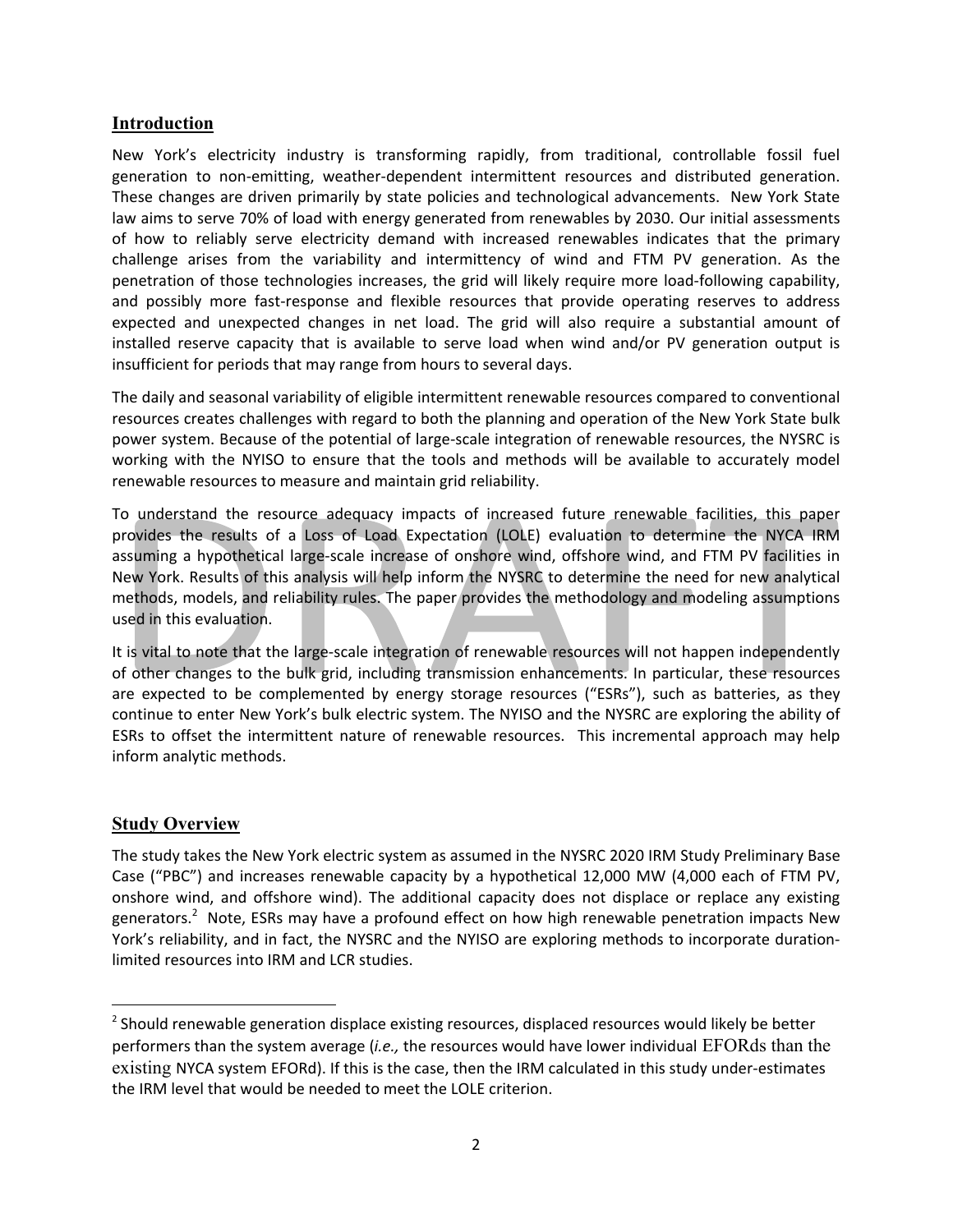### **Methodology**

The NYSRC requested the NYISO to conduct the sensitivity analysis described in this white paper. The NYISO began the evaluation using the PBC assumptions<sup>3</sup>, which satisfies the LOLE criterion that the probability of an unplanned disconnection of firm load due to resource deficiencies is, on average, no more than 0.1 days per year. For the purpose of this sensitivity analysis, an additional 4,000 MW each of onshore wind, offshore wind and FTM PV resources were added to the base case.

### *Location*

The location of Installed Capacity ("ICAP") placement for both FTM PV and onshore wind units was based on the projections of wind and solar installation represented in the New York State Department of Public Service's Clean Energy Standard Final Supplemental Environmental Impact Statement.<sup>4</sup> These projections were scaled up on a zonal basis to the requisite 4,000 MW for each resource type. The placement of offshore wind capacity was split evenly between Zones J and K. The Zonal ICAP values by resource represented in this sensitivity analysis are provided in Table 1.

|              | Table 1- ICAP added to PBC Assumptions by Resource Type (MW) |          |                        |        |
|--------------|--------------------------------------------------------------|----------|------------------------|--------|
| <b>Zone</b>  | Solar PV                                                     | On-Shore | <b>Off-Shore Total</b> |        |
| Α            | 874                                                          | 1,030    |                        | 1,904  |
| B            |                                                              |          |                        | 0      |
| C            | 406                                                          | 994      |                        | 1,400  |
| ח            |                                                              | 894      |                        | 894    |
|              |                                                              | 1,082    |                        | 1,082  |
|              | 1,884                                                        |          |                        | 1,884  |
| G            | 448                                                          |          |                        | 448    |
| н            |                                                              |          |                        | 0      |
|              |                                                              |          |                        | 0      |
|              |                                                              |          | 2,000                  | 2,000  |
|              | 388                                                          |          | 2,000                  | 2,388  |
| <b>Total</b> | 4,000                                                        | 4,000    | 4,000                  | 12,000 |

*Table 1‐ ICAP added to PBC Assumptions by Resource Type (MW)*

These additions are made to the renewable ICAP present in the 2020 PBC, seen in Table 2. There is currently minimal FTM PV ICAP resources and no off‐shore wind resources.

<sup>3</sup> http://nysrc.org/pdf/MeetingMaterial/ICSMeetingMaterial/ICS%20Agenda%20222/IRM\_2020\_Assump tion Matrix PBC V2.1 approved[9894].pdf

<sup>4</sup> http://documents.dps.ny.gov/public/Common/ViewDoc.aspx?DocRefId={424F3723‐155F‐4A75‐BF3E‐ E575E6B0AFDC}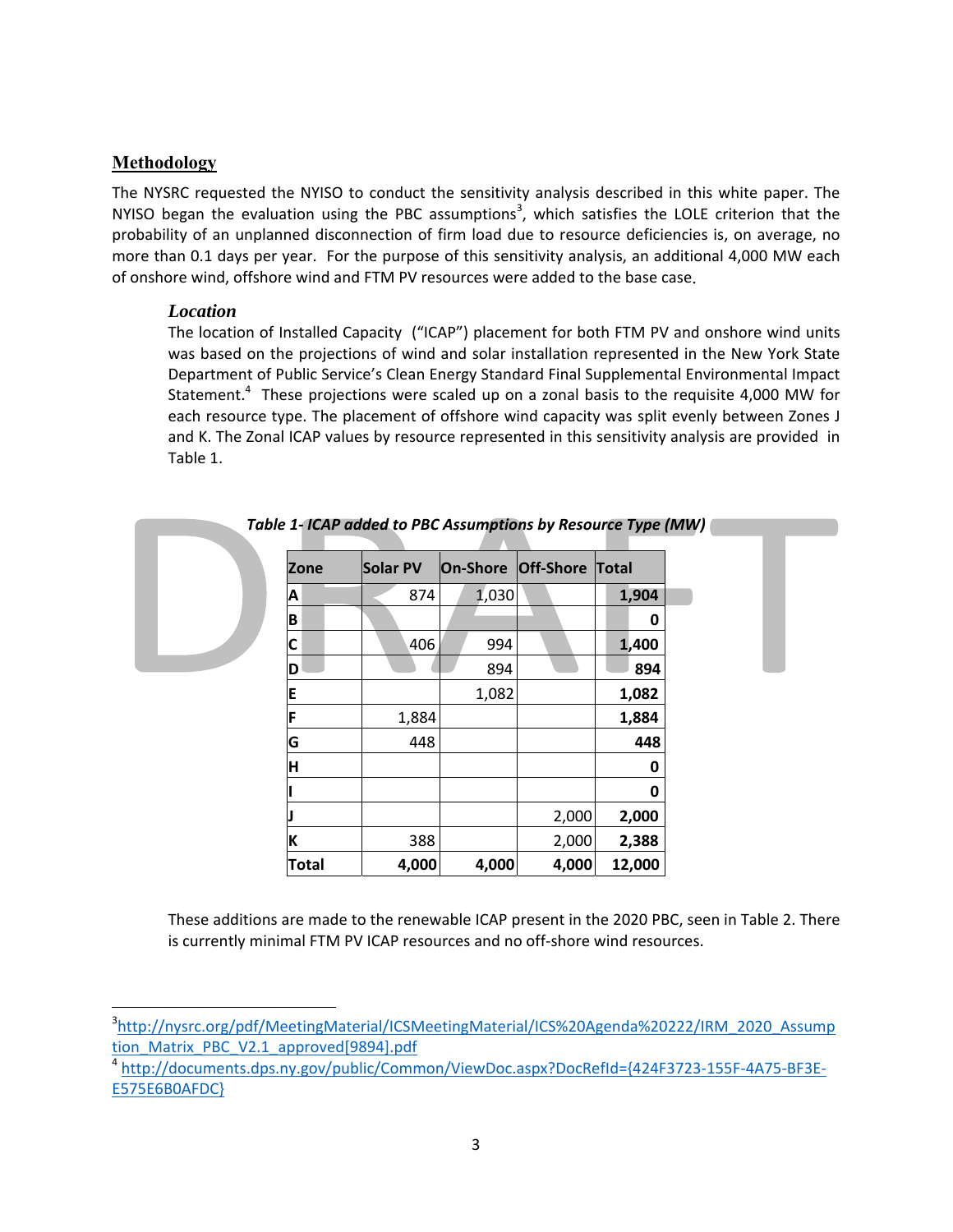| <b>Zone</b>  | Solar PV | On-Shore Off-Shore Total |   |       |
|--------------|----------|--------------------------|---|-------|
| Α            |          | 179                      |   | 179   |
| B            |          |                          |   | 0     |
| $\mathsf{C}$ |          | 513                      |   | 513   |
| D            |          | 678                      |   | 678   |
| E            |          | 522                      |   | 522   |
| F            |          |                          |   | 0     |
| G            |          |                          |   | 0     |
| H            |          |                          |   | 0     |
|              |          |                          |   | O     |
|              |          |                          |   | 0     |
| K            | 57       |                          |   | 57    |
| <b>Total</b> | 57       | 1,892                    | 0 | 1,949 |

*Table 2‐ Existing Renewable ICAP in PBC by Resource Type(MW)* 

Figure 1 provides a comparison of the installed capacity mixes by fuel type for both the PBC and High Renewable scenarios.



#### *Data Preparation*

For study data, the NYISO leveraged a host of sources for each resource. In order to prepare onshore wind data, the NYISO used five years of billing‐quality meter data (January 1, 2014 to December 31, 2018), and utilized data from existing wind facilities with CRIS rights. This data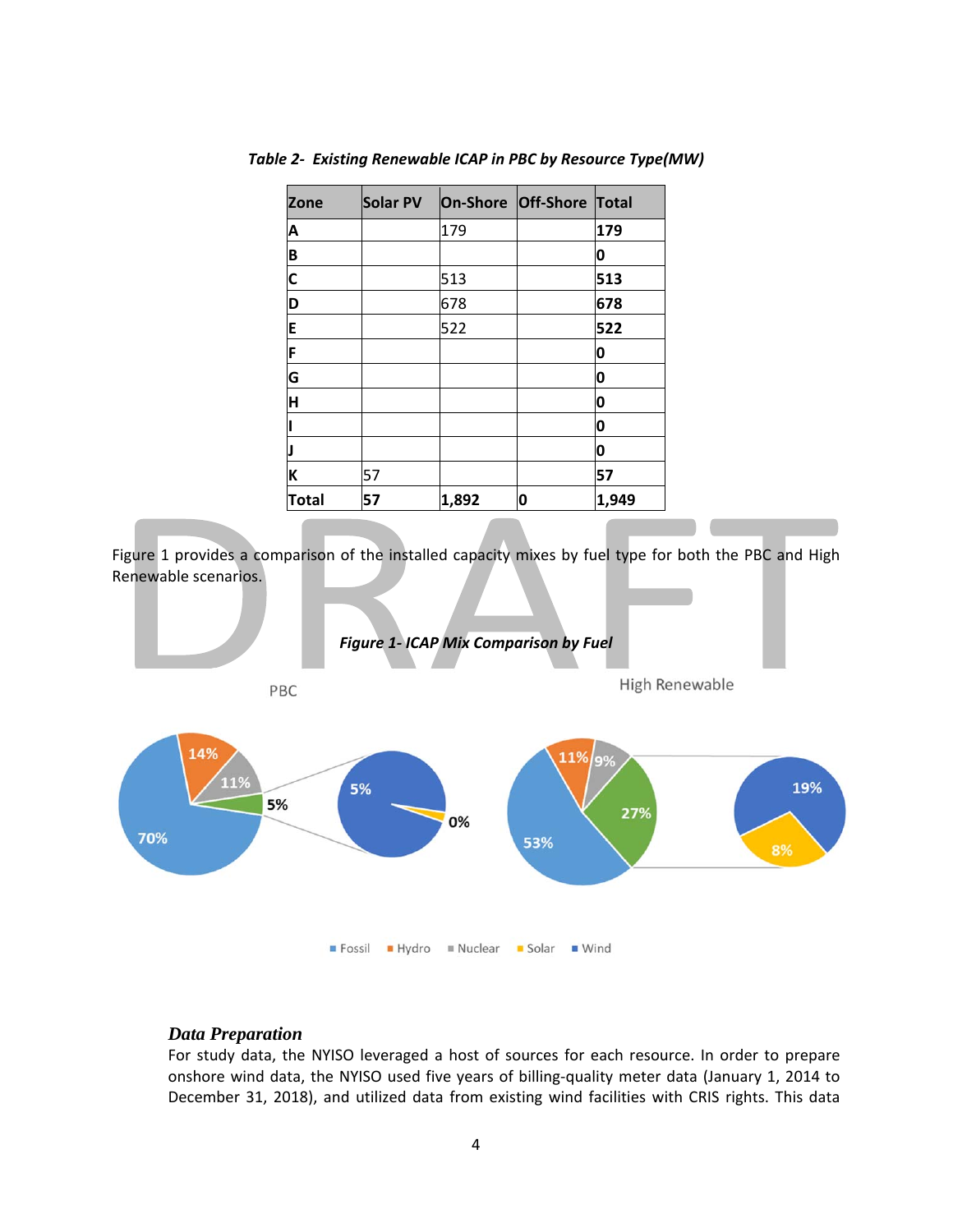and process is consistent with the PBC methods. The NYISO then scaled up zonal hourly generation profiles to model 4,000 MW of incremental on‐shore wind.

For FTM PV data, the NYISO used normalized CARIS 2019 FTM PV profiles, and scaled up the MW by zone. CARIS data was used because there is limited FTM PV wholesale production data, as most PV resources in New York are currently situated behind the meter and reflected in the net load forecast data. This data is based on NREL's *Solar Power Data for Integration Studies<sup>5</sup> .*  See the NYISO's *2019 CARIS 1 70x30 Scenario Development*presentation for more information.<sup>6</sup>

Offshore wind generation profiles were compiled by GE using the NREL Wind Toolkit data<sup>7</sup>. The data used in this study were derived from metrics such as meteorological conditions (*i.e.,* wind speed, temperature pressure) and power production modeled at three locations (NY Harbor in Zone J, and LI Shore and LI East End in Zone K), over the period 2007 to 2012. For more information, see the *2020 IRM High Renewable Sensitivity Assumptions*<sup>8</sup> presented to NYSRC.

Note: Due to the variety of sources and years of data, the potential for coincident performance of different generation technologies was not evaluated in this study.

## *Performance Data and Unforced Capacity Ratings*

NYISO currently credits incremental renewable generation based upon their Unforced Capacity ("UCAP") ratings, which in turn are derived from their average capacity factors during peak summer hours. Projected performance data of each type of resource , which were derived from the data discussed above for hours between 2 p.m. and 6 p.m. for each month, are presented below<sup>9</sup>. These values are represented in Figures 2 through 4.

 $7$  See slides 12 – 32 of the following presentation http://nysrc.org/pdf/MeetingMaterial/ICSMeetingMaterial/ICS%20Agenda%20223/AI%205'%20‐ %20windsolar‐v04.pdf

<sup>5</sup> https://www.nrel.gov/grid/solar‐power‐data.html

<sup>6</sup> https://www.nyiso.com/documents/20142/8263756/07%20CARIS1\_70x30ScenarioDevelopment.pdf/a b02dbff‐69b0‐0b2f‐04da‐8e9d0bd74b76

<sup>8</sup> http://nysrc.org/pdf/MeetingMaterial/ICSMeetingMaterial/ICS%20Agenda%20223/AI%205'%20‐ %20windsolar‐v04.pdf

 $9$  Results were calculated in accordance with guidelines set forth in section 4.5 of the NYISO Installed Capacity Manual https://www.nyiso.com/documents/20142/2923301/icap\_mnl.pdf/234db95c-9a91-66fe‐7306‐2900ef905338?t=1569860506857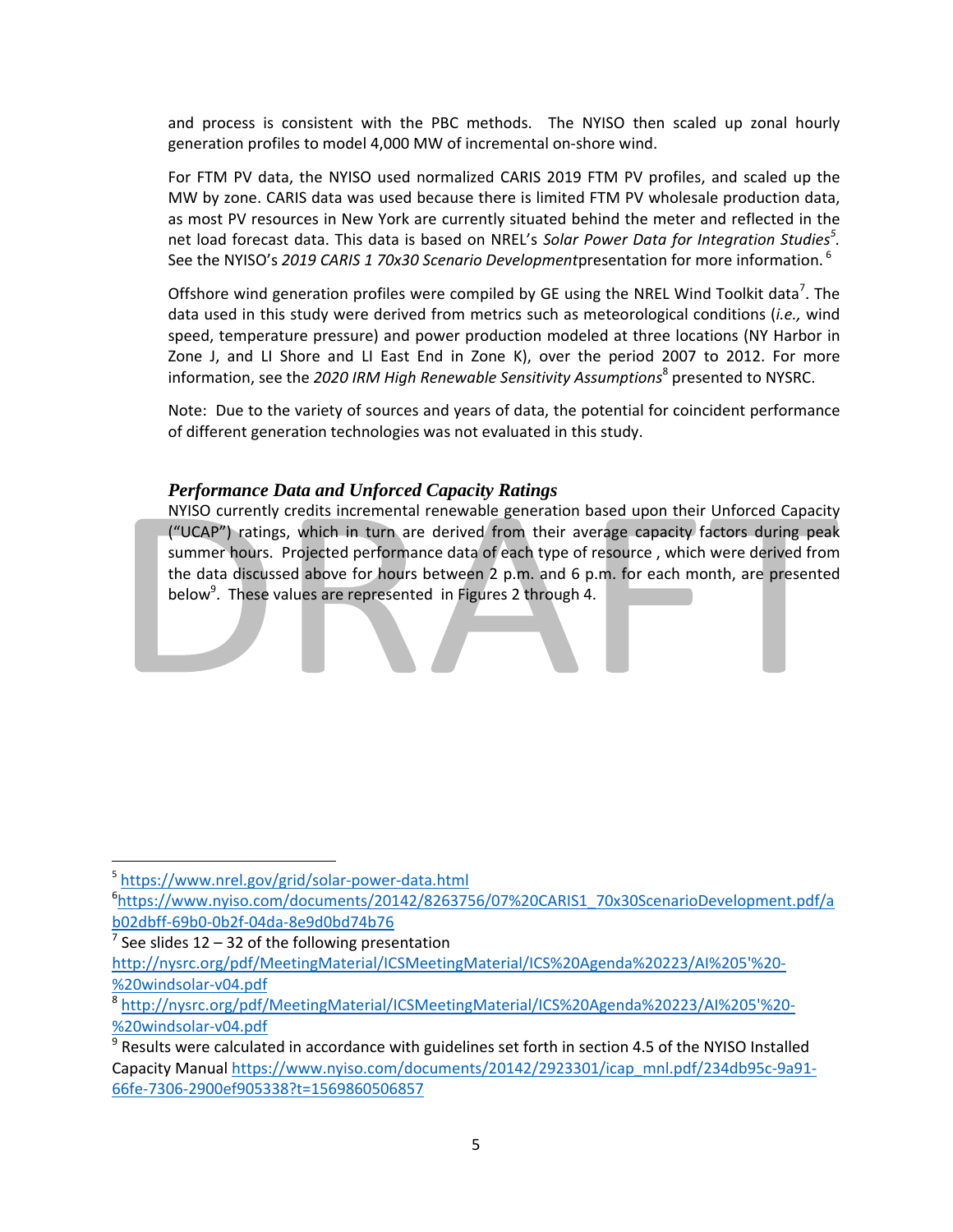



*Figure 3‐ Solar PV Capacity Factor from 2PM to 6PM*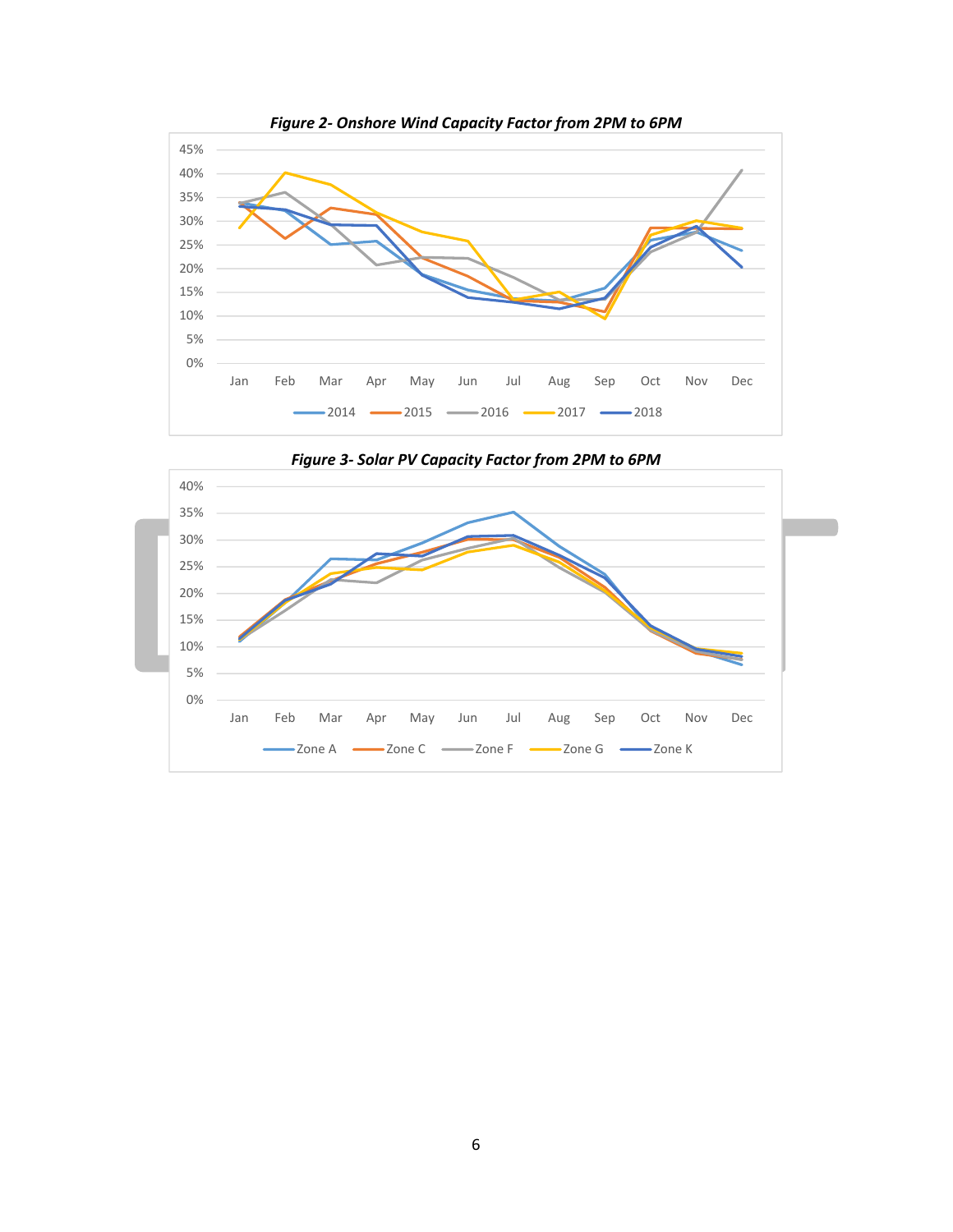

*Figure 4‐ Offshore Wind Capacity Factor from 2PM to 6PM*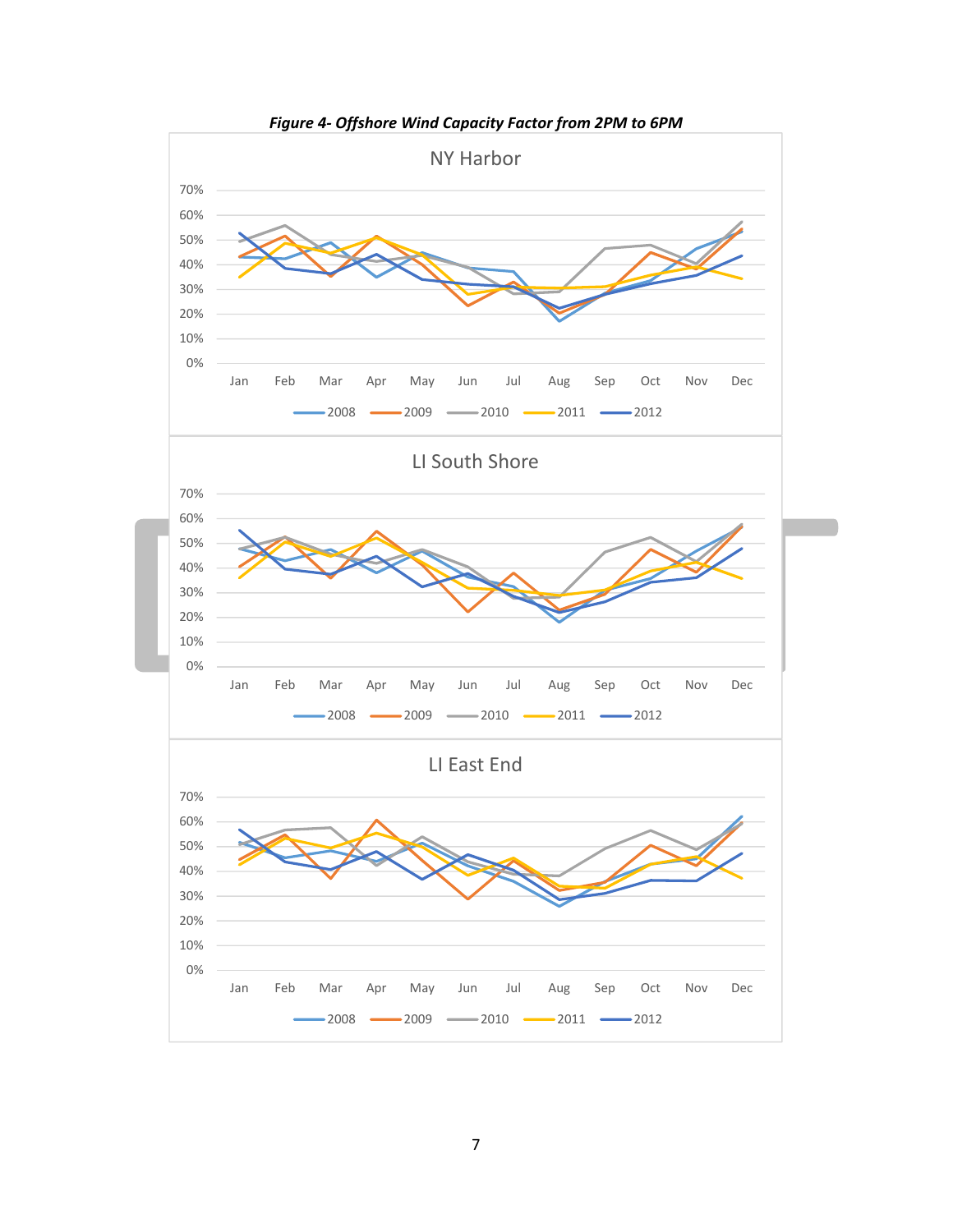The corresponding summer zonal EFORds and UCAP ratings for these resources were also calculated in accordance with guidelines set forth in section 4.5 of the NYISO Installed Capacity Manual, and are provided in Tables 3 and 4.

| Zone        |     | Solar PV   On-Shore | Off-Shore |
|-------------|-----|---------------------|-----------|
| A-C         | 31% | 15%                 |           |
| D           |     | 14%                 |           |
| E           |     | 17%                 |           |
| F           | 28% |                     |           |
| G           | 28% |                     |           |
|             |     |                     | 29%       |
| К           | 30% |                     | 34%       |
| <b>NYCA</b> | 29% | 16%                 | 32%       |

*Table 3‐ Zonal Production Factors of by Resource Type*

*Table 4‐ UCAP added to PBC Assumptions by Resource Type(MW)*

| IZone        | <b>Solar PV</b> | <b>On-Shore</b> | <b>Off-Shore</b> | <b>Total UCAP</b> |
|--------------|-----------------|-----------------|------------------|-------------------|
| A-C          | 401             | 312             |                  | 713               |
| ID           |                 | 123             |                  | 123               |
|              |                 | 186             |                  | 186               |
| IF           | 525             |                 |                  | 525               |
| G            | 123             |                 |                  | 123               |
|              |                 |                 | 588              | 588               |
|              | 113             |                 | 673              | 788               |
| <b>Total</b> | 1,164           | 621             | 1,261            | 3,046             |

Table 5 illustrates the effect that the addition of intermittent resources has on zonal and system‐wide EFORds.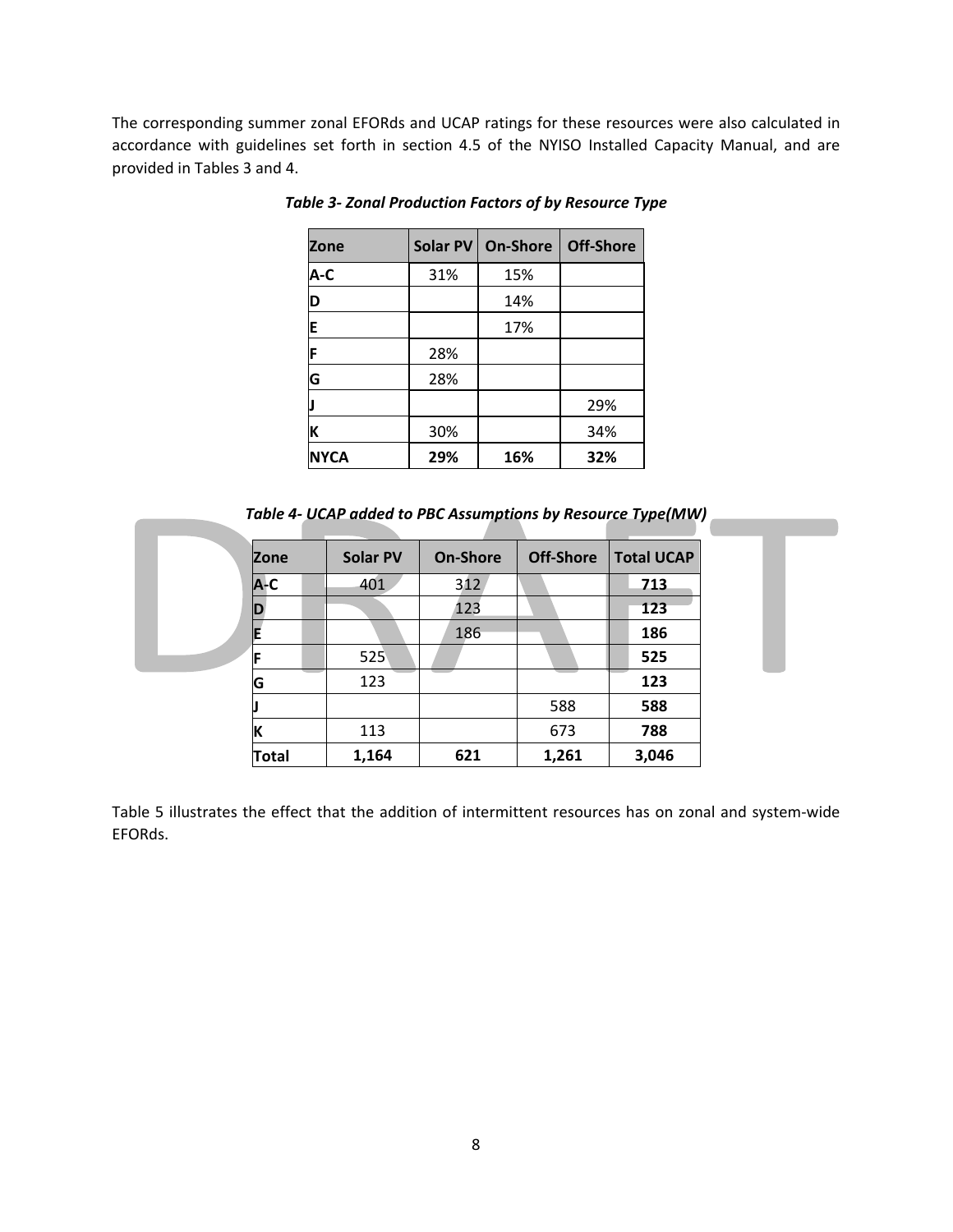| Area        | <b>PBC</b><br><b>EFORds</b> | <b>High Renewable</b><br><b>EFORdS</b> |
|-------------|-----------------------------|----------------------------------------|
| Α           | 5%                          | 28%                                    |
| B           | 7%                          | 7%                                     |
| C           | 11%                         | 24%                                    |
| D           | 34%                         | 50%                                    |
| E           | 55%                         | 69%                                    |
| F           | 8%                          | 37%                                    |
| G           | 15%                         | 23%                                    |
| H           | 4%                          | 4%                                     |
|             | 0%                          | 0%                                     |
|             | 10%                         | 21%                                    |
| K           | 10%                         | 27%                                    |
| <b>NYCA</b> | 12%                         | 26%                                    |

#### *Table 5‐ System Zonal EFORds by Study*

#### **Results**

The high renewable case Tan45 analysis yielded an Installed Reserve Margin (IRM) of 42.9%, with corresponding locational capacity factors in Zones J and K of 97.9% and 131.6%, respectively.

Included in this analysis is a metric called the Unforced Capacity Reserve Margin, or URM. This value is the IRM translated to an UCAP basis considering the NYCA‐wide forced outage ratings, based on the average of all capacity suppliers' forced outage ratings. The URM reported above uses forced outage rates consistent with the IRM study. For example, the forced outage rate is based on five-year performance data. The URM relates to the IRM through the following equation:

$$
URM\;Required = \left[ \left( 1 + \frac{IRM\;Required\; (*)}{100} \right) \times \left( 1 - \frac{System\; EFORd\; (*)}{100} \right) - 1 \right] \times 100\%
$$
\n
$$
URM = \left[ (1 + 0.429) \times (1 - 0.264) - 1 \right] \times 100\%
$$

 $URM = 105.1%$ 

In comparison to the PBC's results, the High Renewable study yields a significantly higher IRM, in addition to significantly higher corresponding locational capacity factors. The IRM and LCRs are measured in terms of Installed Capacity. The URM, which is measured in terms of UCAP, rises slightly. Detailed comparison of the results of the two studies can be seen in Table 6.

|  |  | Table 6- Resources Necessary to Meet 0.1 LOLE Standard as Percentage of Peak Load |
|--|--|-----------------------------------------------------------------------------------|
|--|--|-----------------------------------------------------------------------------------|

| Case                  | <b>Statewide</b> | <b>JRM</b> | <b>NYC</b> | <b>NYC URM</b> | Long Island | LI URM |
|-----------------------|------------------|------------|------------|----------------|-------------|--------|
| <b>High Renewable</b> | 142.9%           | 105.1%     | 97.9%      | 77.8%          | 131.6%      | 95.5%  |
| <b>PBC</b>            | 118.6%           | 104.7%     | 83.9%      | 75.5%          | 102.3%      | 92.1%  |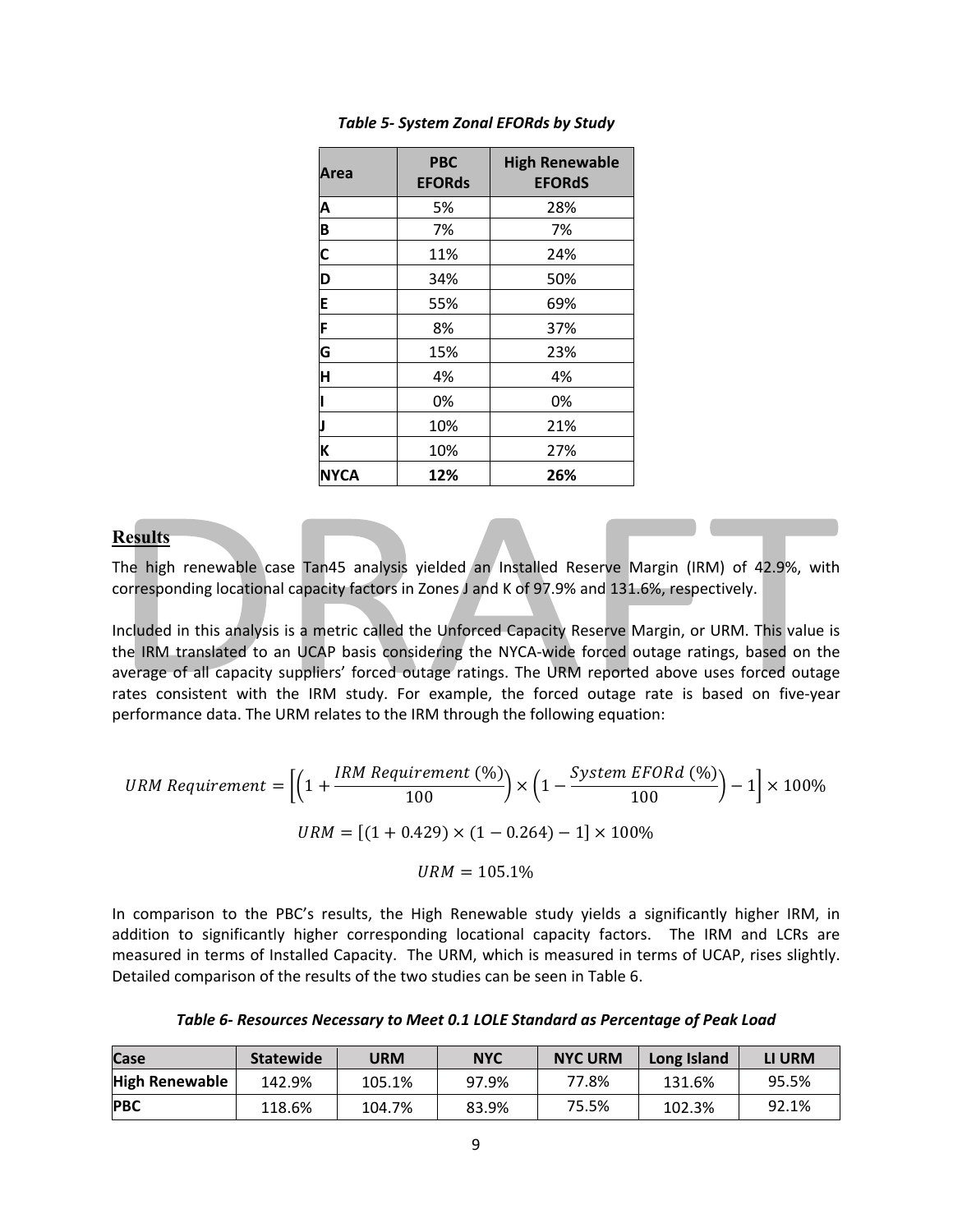

Figure 5 displays the Tan45 curves for both Zones J and K. The flatness of both curves suggests that, in this scenario, certain minimum levels of downstate capacity will be required (*e.g.,* >130% of peak load in Long Island and >95% of peak load in New York City) regardless of the NYCA-wide reserve margin. These minimum capacity levels are substantially higher than historic Locational Minimum Installed Capacity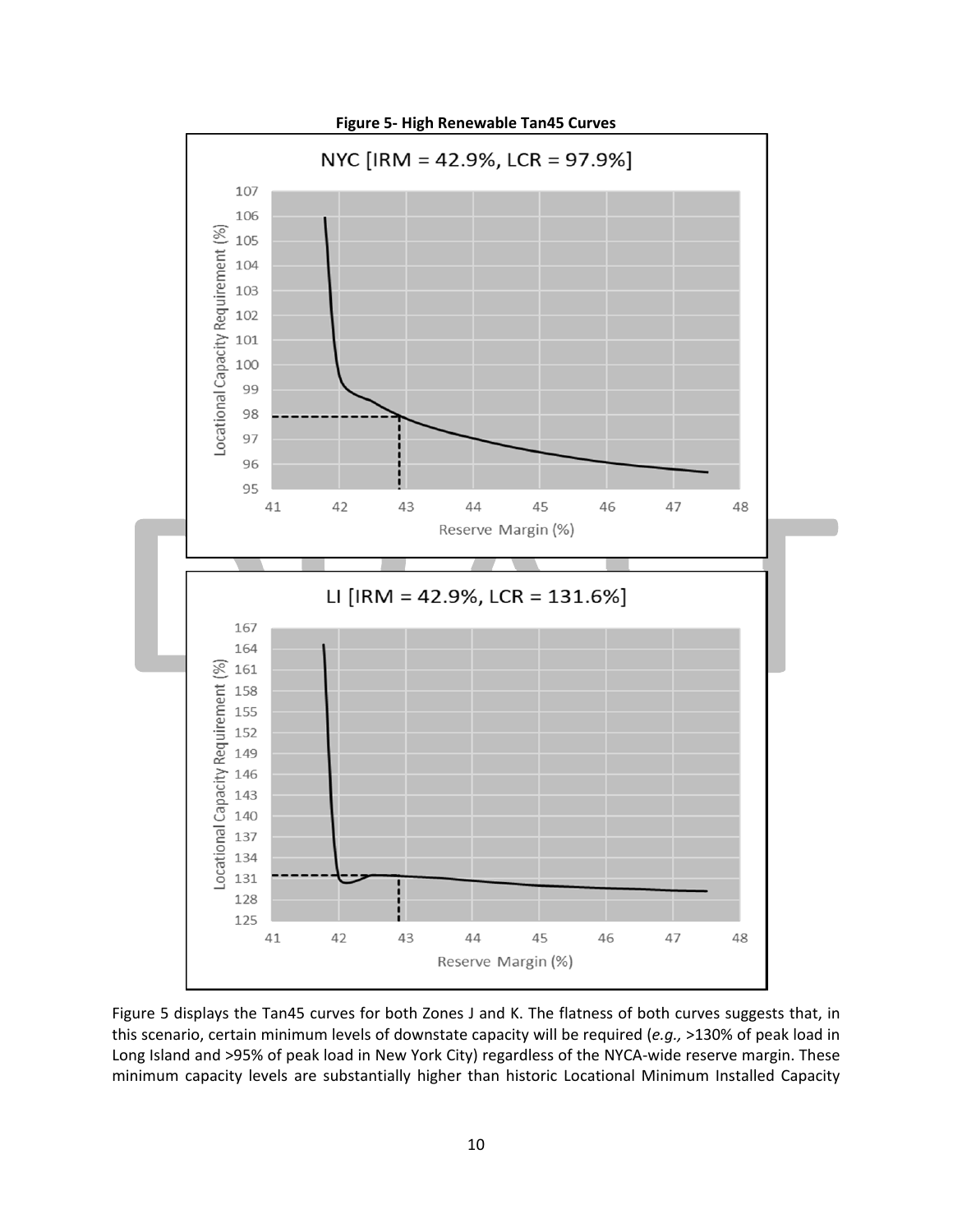Requirements for each Locality. The study also shows that the amount of needed UCAP will have a slight increase with the addition of significant renewables.

Additional metrics to gauge the reliability value changes in this scenario can be found in Table 7.

| <b>NYCA</b>                      | <b>Preliminary Base</b><br>Case | <b>High Renewable</b><br>Sensitivity | <b>Deltas</b> |  |  |  |
|----------------------------------|---------------------------------|--------------------------------------|---------------|--|--|--|
| As Found <sup>10</sup> ICAP (MW) | 42,465                          | 54,465                               | $+12,000$     |  |  |  |
| ICAP @ LOLE = 0.1 (MW)           | 38,251                          | 46,088                               | $+7,837$      |  |  |  |
| <b>ICAP Removed (MW)</b>         | 4,213                           | 8,376                                | $+4,163$      |  |  |  |
| <b>UCAP Removed (MW)</b>         | 3,720                           | 6,162                                | $+2,442$      |  |  |  |
| Zone J                           |                                 |                                      |               |  |  |  |
| As Found ICAP (MW)               | 10,348                          | 12,348                               | $+2,000$      |  |  |  |
| ICAP @ LOLE =0.1 (MW)            | 9,775                           | 11,406                               | $+1,631$      |  |  |  |
| <b>ICAP Removed (MW)</b>         | 573                             | 942                                  | $+369$        |  |  |  |
| <b>UCAP Removed (MW)</b>         | 515                             | 749                                  | $+233$        |  |  |  |
| Zone K                           |                                 |                                      |               |  |  |  |
| As Found ICAP (MW)               | 6,133                           | 8,521                                | $+2,388$      |  |  |  |
| $ICAP @ LOLE = 0.1 (MW)$         | 5,292                           | 6,807                                | $+1,515$      |  |  |  |
| <b>ICAP Removed (MW)</b>         | 841                             | 1,714                                | +873          |  |  |  |
| <b>UCAP Removed (MW)</b>         | 760                             | 1,244                                | $+484$        |  |  |  |

*Table 7‐ Statewide changes from PBC to High Renewable Case*

This data shows that, for this scenario, adding 12,000 MW of intermittent renewables allows the approximate removal of an additional 4,200 MW of existing non-renewable ICAP and 2,400 MW of existing non-renewable UCAP from the NYCA system. Further, the addition of 4,388 MW of intermittent renewables downstate allows the removal of approximately 1,200 MW of ICAP and 700 MW of UCAP downstate.

Most of the increase in the IRM and LCRs is a result of the lower availability of the intermittent resources that were added in the study.

 It was observed that the change in UCAP was not consistent with the expectation that there should be no change in needed UCAP. For example, the study assumed 3,046 MW of UCAP added to the NYCA

<sup>&</sup>lt;sup>10</sup> "As found" here refers to the sum of subtotal capacity of all internal NYCA generating units, contracts and net capacity imports with external control areas, and capacity associated with special care resources